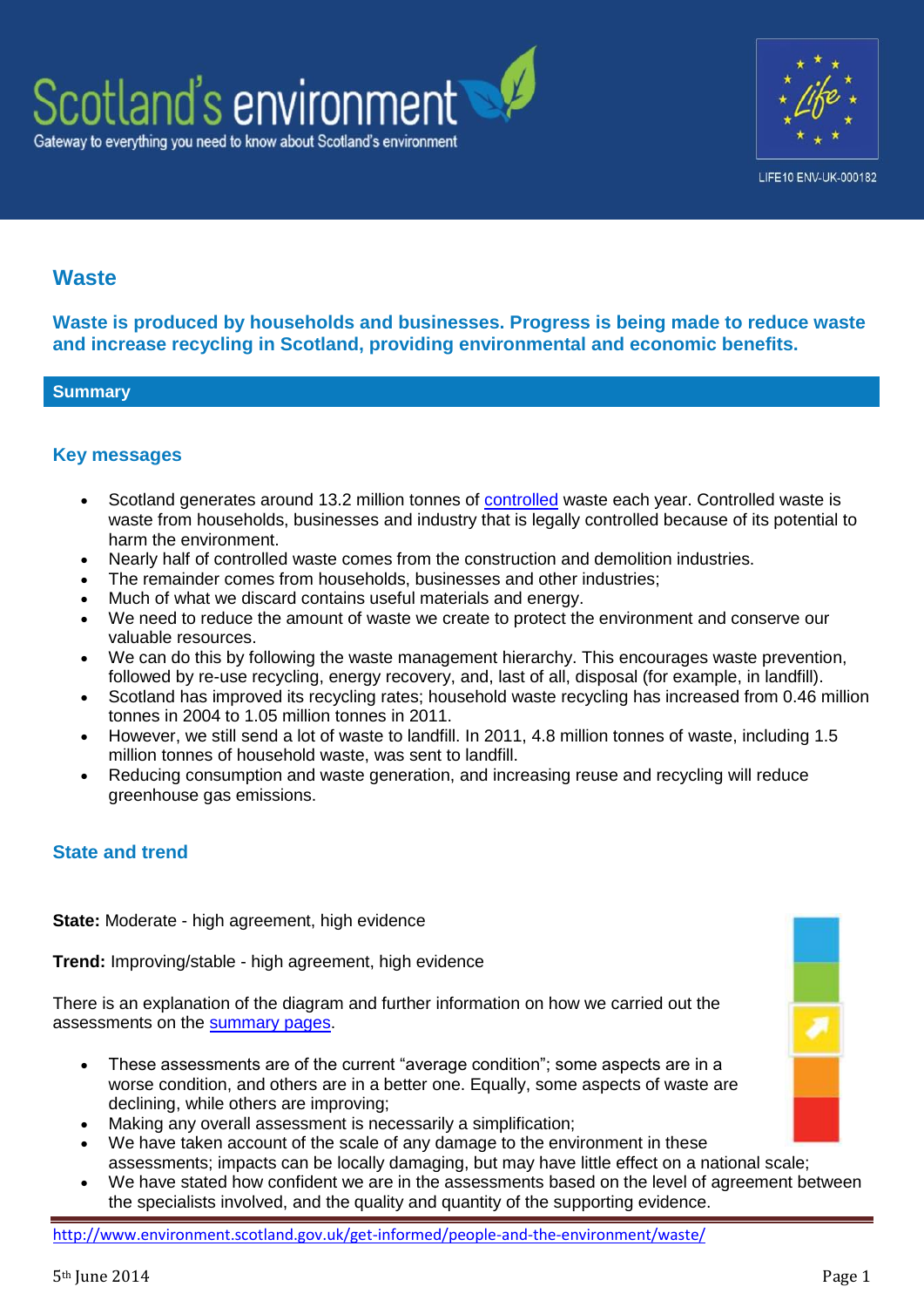



### **Overview**

In Scotland we consume large amounts of materials and generate a lot of waste. This uses up finite resources and causes pollution. However, we are reducing the amount of waste we produce and recycling more.

Like most developed countries, Scotland produces waste because our economy is driven by consumption and we throw away many of the things we buy when we no longer want them.

Anything that we intentionally discard is known as waste. Legal controls apply to some waste because of its potential to harm the environment, and this is known as 'controlled waste'. This includes most waste from households, business and industry.

Waste is a problem because it uses up finite resources and causes pollution, which needs to be managed. In the past we sent most of our waste to landfill, but we now recognise the benefits of recovering materials and energy from discarded products.

To help do that, we should follow the waste hierarchy, which is a step-by-step guide to managing waste (Figure 1).

| Prevent                               |
|---------------------------------------|
| If you can't prevent, then            |
| Re-use                                |
| If you can't re-use, then             |
|                                       |
| Recycle                               |
| If you can't recycle, then            |
| <b>Recover other value</b>            |
|                                       |
| If you can't recover value, then      |
| <b>Dispose</b>                        |
| Landfill if no alternative available. |
|                                       |
|                                       |
|                                       |

**Figure 1:** The waste-management hierarchy – a five-step guide to sustainable resource management

This approach means we should first try to prevent waste; for example, by making products that use fewer materials or that are easier to dismantle for re-use. Then, we should re-use, recycle or recover other value from waste. Disposing of waste in landfill is the worst option because all the embedded energy and financial value of the materials is lost. Landfill can also result in water and air pollution and affect the climate; for example, through greenhouse gas emissions.

Following the waste hierarchy will help Scotland achieve its goal of being a zero waste society, where waste is minimised and we get as much value as possible out of materials.

<http://www.environment.scotland.gov.uk/get-informed/people-and-the-environment/waste/>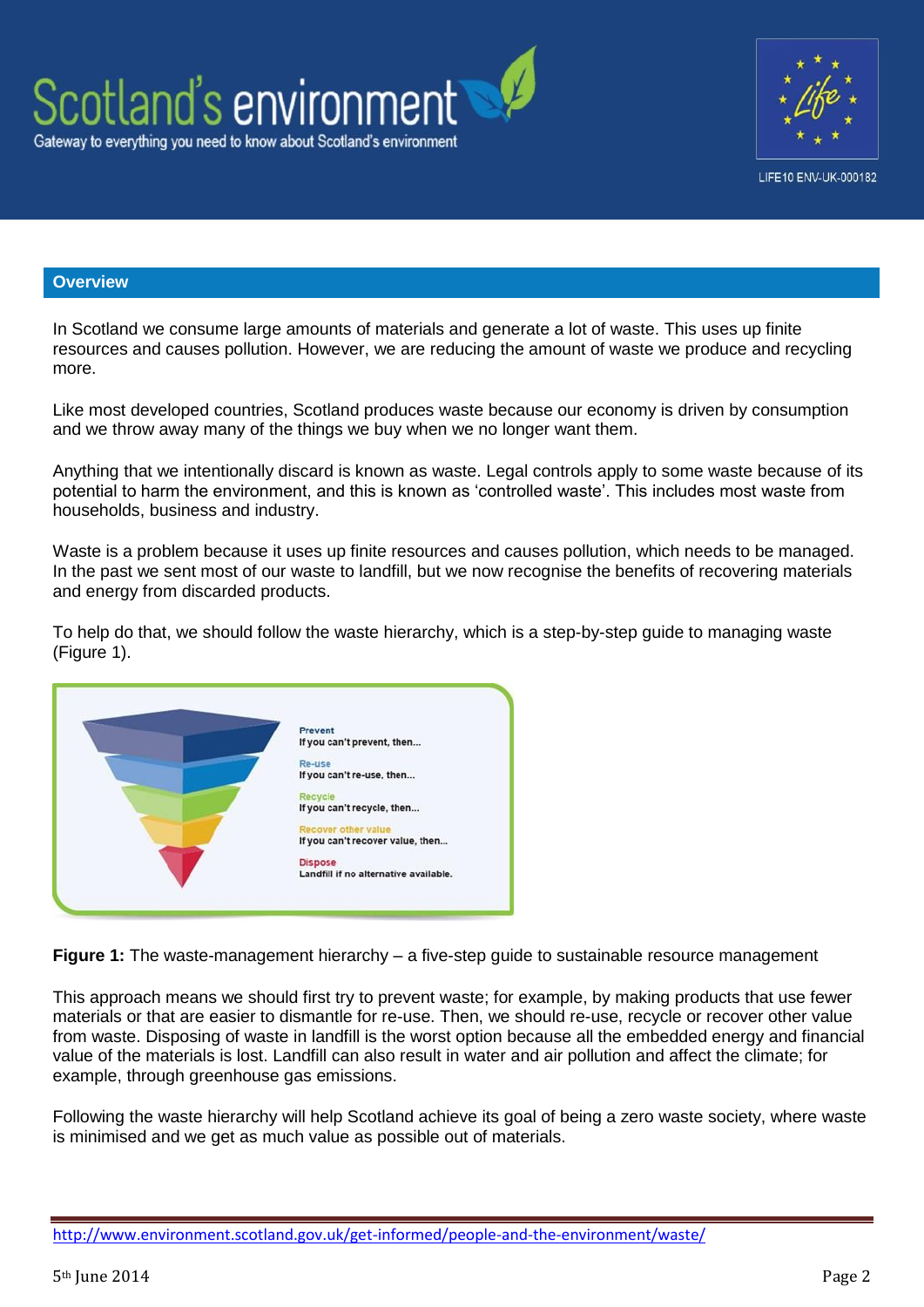



In the longer term, the aim is to eliminate waste through better product and service design. This can be done by using materials that are easier to recycle, making it easier to upgrade and re-use products over a longer lifetime, and by changing how those products are recovered at the end of their useful life.

### **Benefits of using waste as a resource**

Using waste as a resource is the basis of the 'circular economy' concept, where resources circulate continuously and do not become waste. This will benefit Scotland's environment because less waste will be produced and sent to landfill, less energy will be used in managing waste, and more value will be obtained from the materials used in the economy.

We are already making progress. For example, in 2011, [Scotland saved nearly 2 million tonnes](http://www.zerowastescotland.org.uk/content/national-carbon-impacts) of greenhouse gases through recycling. That's more than a 10% saving in Scotland's greenhouse gas emissions from waste.

There are also economic benefits. Zero Waste Scotland estimates that 5,000 jobs could be created by keeping materials circulating longer in the Scottish economy, and achieving the [zero waste recycling targets](http://www.scotland.gov.uk/Publications/2010/06/08092645/11) is estimated to be worth about £180 million per year.

#### **State**

Scotland is producing less waste and recycling more materials. This is reducing the amount of waste we send to landfill. There are targets in place for further improvements.

#### **How much waste do we produce?**

In Scotland, we produced around 13.2 million tonnes of [controlled](http://www.legislation.gov.uk/uksi/1992/588/note/made) waste in 2011.

The largest single amount was from the construction and demolition industry (46%), with waste from business, households and other industry making up the rest (Figure 2). A small proportion of the total (about 4.6%) was classed as [hazardous waste.](http://www.sepa.org.uk/waste/waste_regulation/special_waste.aspx)



<http://www.environment.scotland.gov.uk/get-informed/people-and-the-environment/waste/>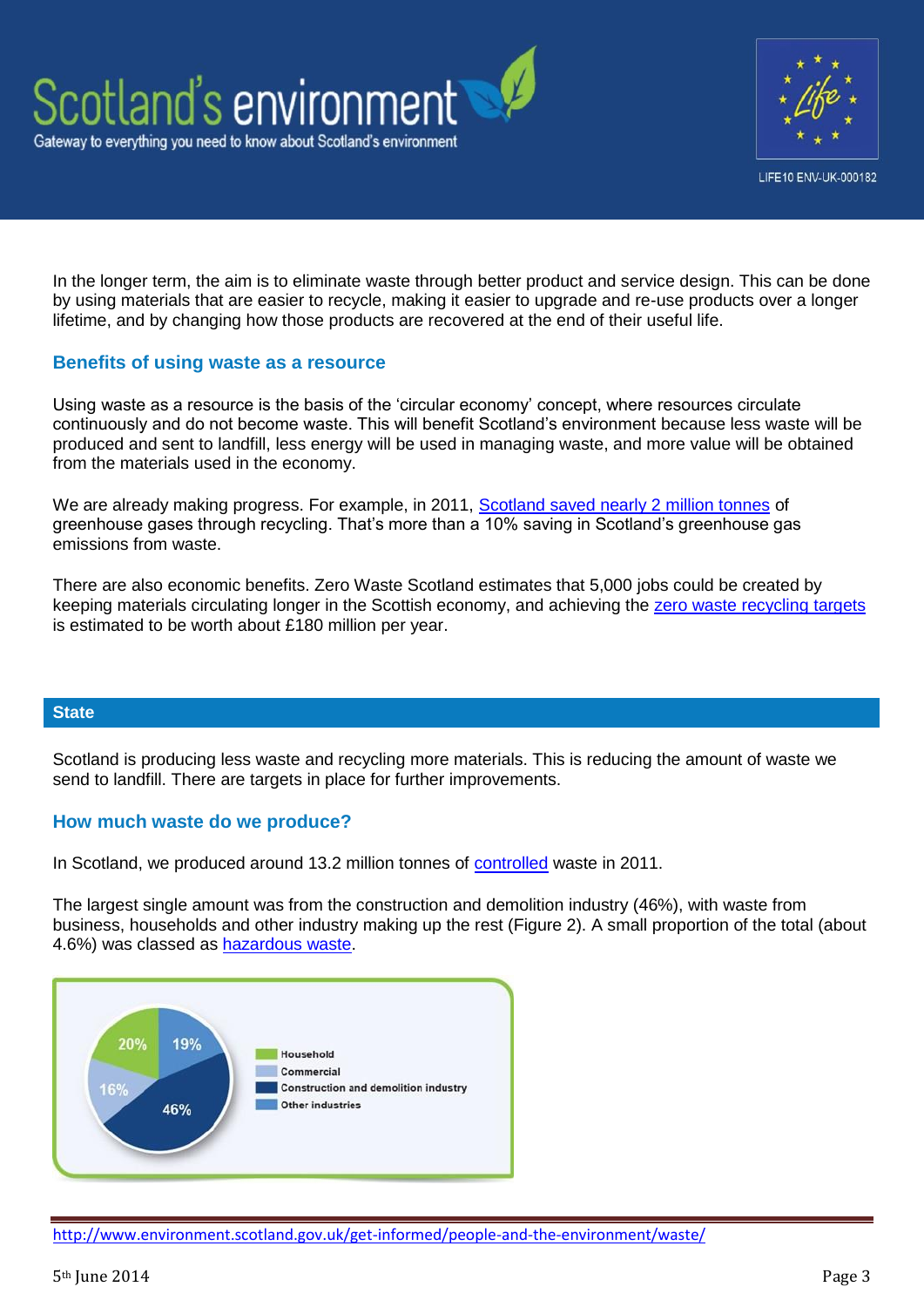

**Figure 2:** Controlled waste generated in Scotland by source (2011)

**Sources:** WasteDataFlow, SEPA returns from licensed / permitted sites and exempt activities.

The amount of controlled waste generated in Scotland has fallen over the past seven years from approximately 22 million tonnes in 2005 to 13 million tonnes in 2011 (Figure 3). This was mainly due to reductions in the amount of commercial and industrial waste, rather than the amount of household waste. At present, we do not know if this is a long-term trend or whether it is temporary and linked to the downturn in the economy that began in 2008.



**Figure 3:** Controlled waste generated in Scotland (2005 to 2011)

**Sources:** WasteDataFlow, SEPA returns from licensed sites and exempt activities.

### **How is waste managed?**

We are moving away from using landfill to dispose of waste. The amount of Scottish controlled waste sent to landfill has fallen steadily from approximately 11.2 million tonnes in 2000 to 4.8 million tonnes in 2011 (Figure 4).



**Figure 4:** Total Scottish controlled waste sent to landfill (2000 to 2011)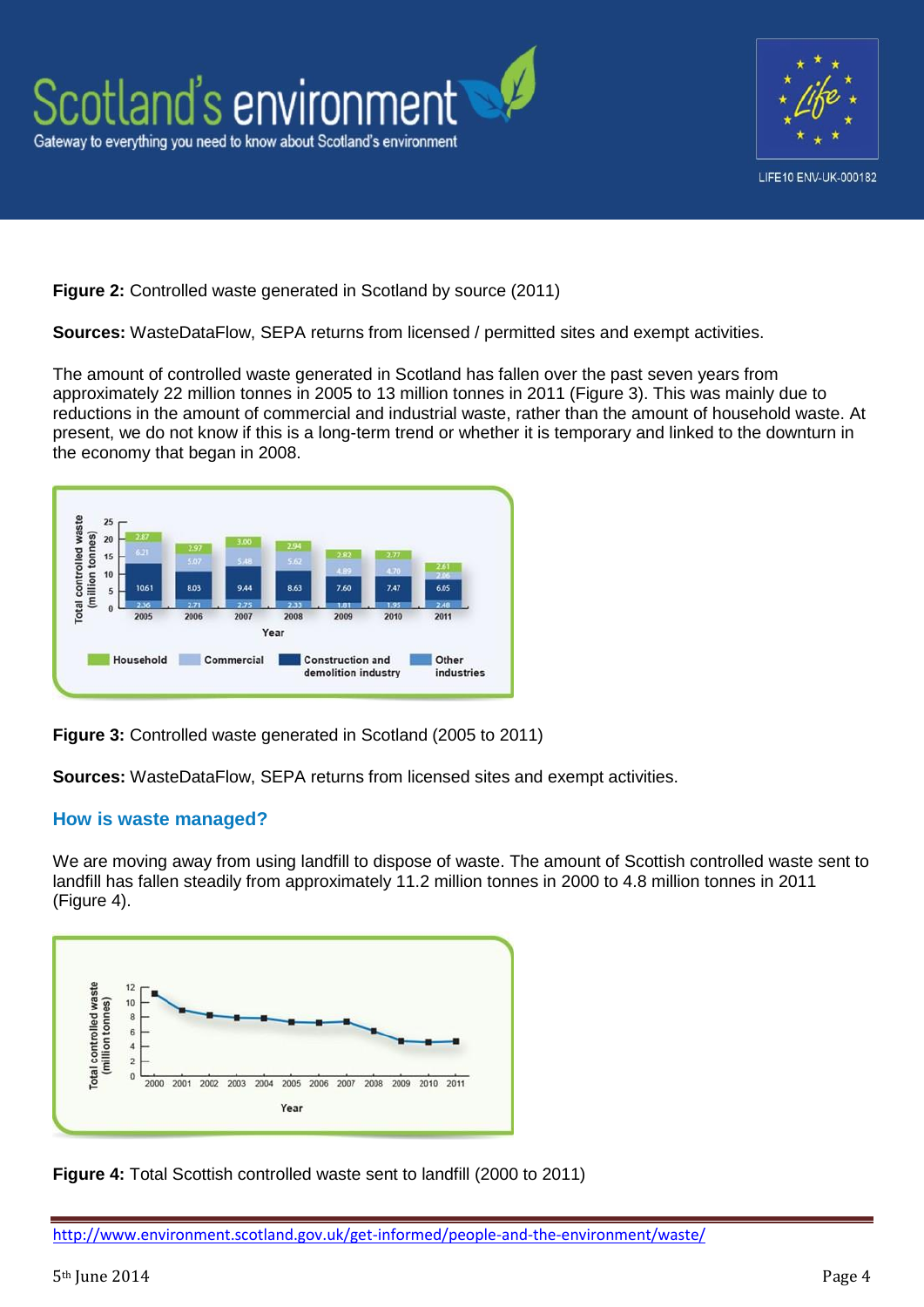

**Source:** SEPA licensed / permitted site returns.

The reduction in landfill is partly due to increased recycling. Figure 5 shows that in 2011, 1.05 million tonnes of Scottish household waste was recycled, compared to 0.46 million tonnes in 2004.



**Figure 5:** Amount of Scottish household waste recycled (2004 to 2011)

**Sources:** SEPA Local Authority Waste Arisings Survey (LAWAS) and WasteDataFlow.

Work is underway, through **Scotland's Waste Data Strategy**, to improve understanding of where our waste ends up and, in particular, how much is re-used or recycled within new products.

<http://www.environment.scotland.gov.uk/get-informed/people-and-the-environment/waste/>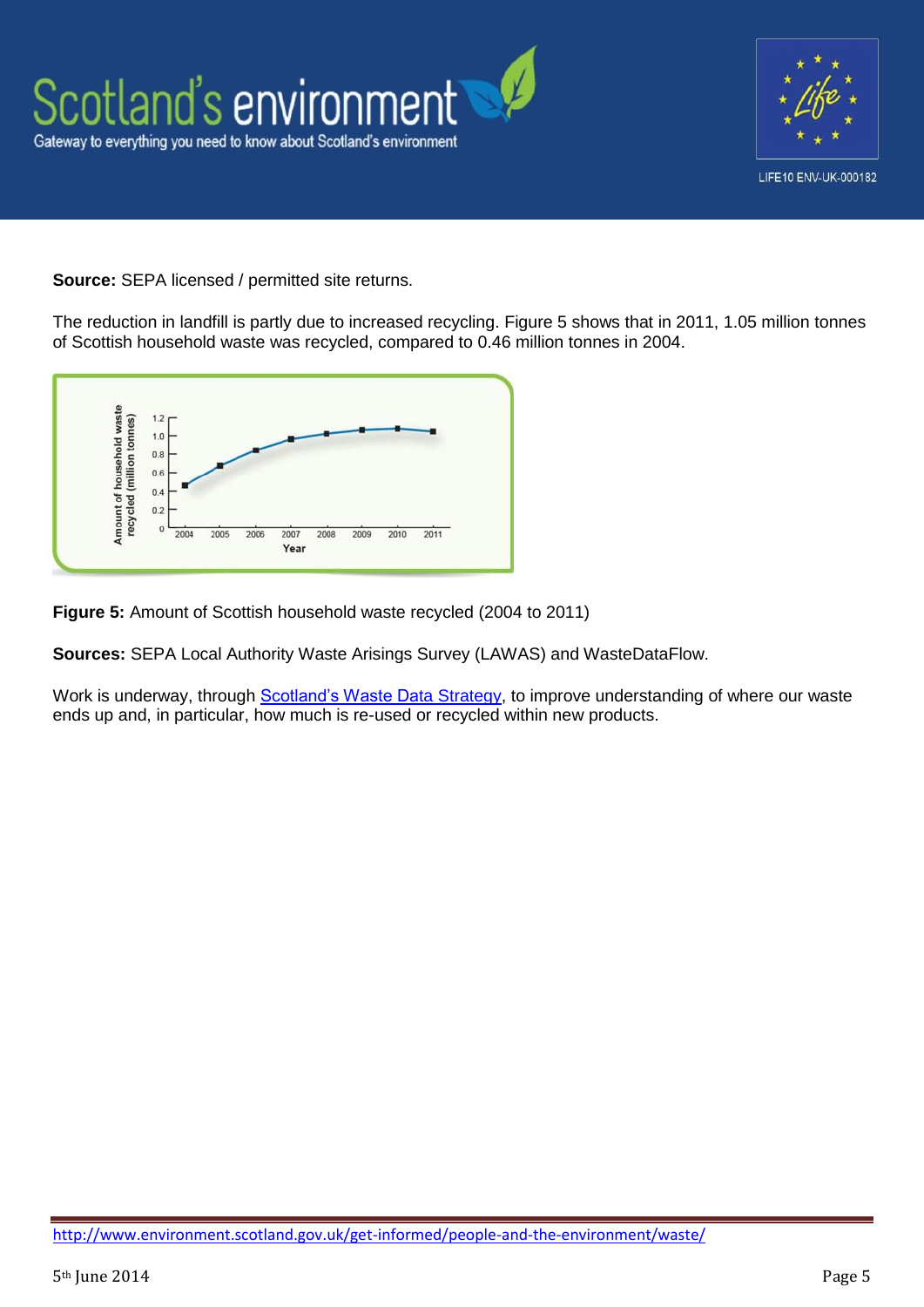

### **The impact of our waste**

Our consumer-driven economy means we use up energy and natural resources at every stage of the life cycle of products, from production to consumption, and this creates waste and emissions (Figure 6).



**Figure 6:** Impacts of energy and resource use across the life-cycle of products

This 'whole system' approach underpins [Scotland's Carbon Metric,](http://www.zerowastescotland.org.uk/carbonmetric) which measures the environmental impact, in terms of greenhouse gas emissions, of all waste in Scotland.

[Greenhouse gas emissions associated with the production and management of Scotland's waste](http://www.zerowastescotland.org.uk/content/national-carbon-impacts) in 2011 were 13.9 million tonnes of carbon dioxide equivalent.

Achieving the Scottish Government's targets for recycling and waste reduction by 2025 should reduce this by 3 million tonnes of carbon dioxide equivalent (22%). The biggest reductions will be achieved through waste prevention.

How waste is managed can harm the environment in other ways, including odours and air and water pollution from landfill sites and other waste-management facilities.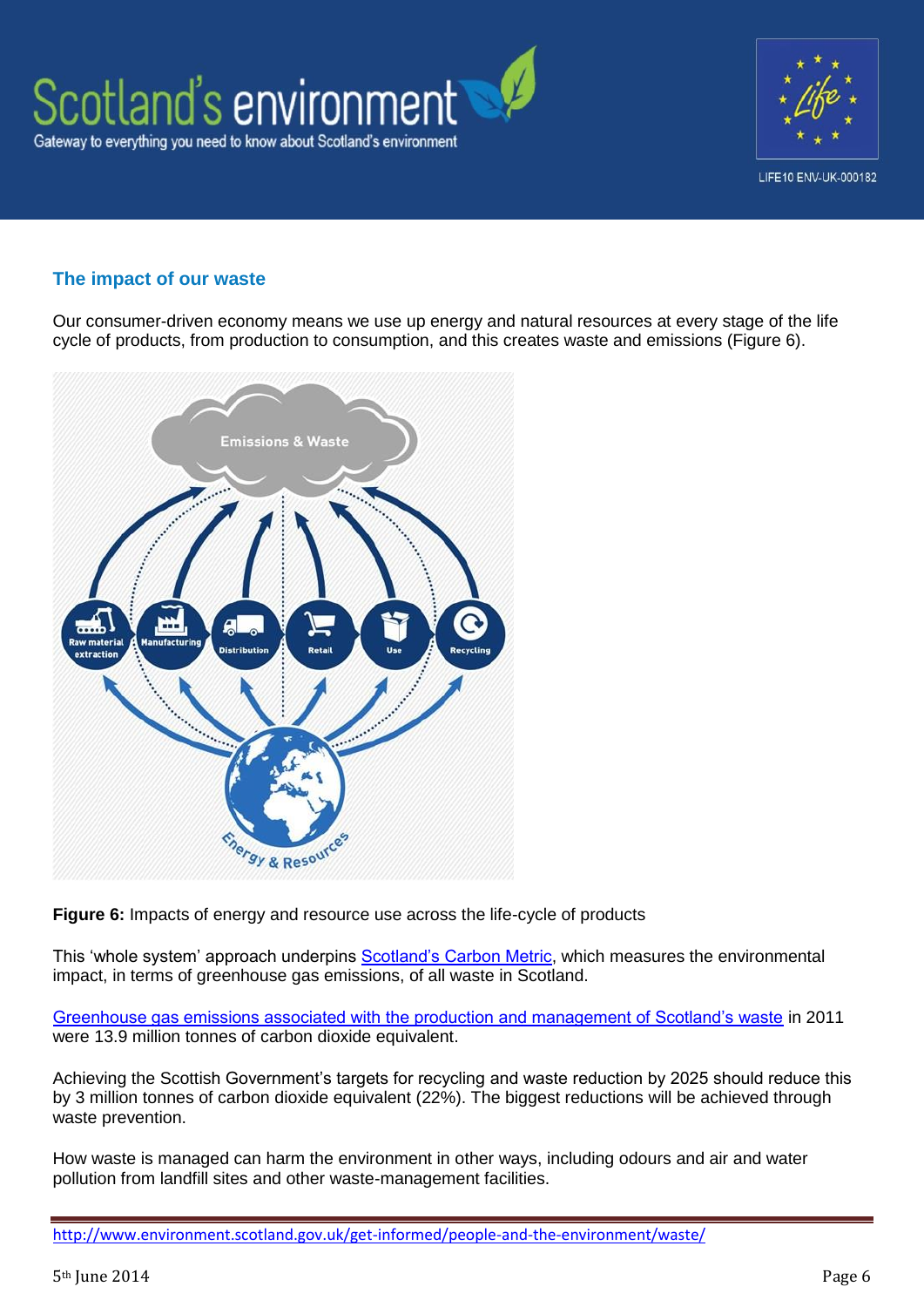



## **Comparison with Europe**

Scotland's record on waste management, particularly for [municipal waste,](http://www.sepa.org.uk/waste/waste_data/municipal_waste.aspx) can be compared with the countries of the European Union (EU). For municipal waste, per head of population, and [compared with the](http://www.environment.scotland.gov.uk/media/17374/Waste-comparison-europe.pdf)  [EU average,](http://www.environment.scotland.gov.uk/media/17374/Waste-comparison-europe.pdf) Scotland:

- produces more;
- recycles and composts less;
- landfills more;
- incinerates less.

### **Pressures on using waste as a resource**

Globally, a rising population and increased consumerism is placing unprecedented demand on many finite raw materials and causing increased greenhouse gas emissions and waste. Traditional forms of waste management, such as landfill, are physically and environmentally unsustainable and can be highly polluting.

All this has led to a move away from landfill and towards recycling or re-using valuable materials. In Scotland, this shift is supported by policy measures such as the [Waste \(Scotland\) Regulations 2012](http://www.legislation.gov.uk/ssi/2012/148/contents/made) and the [Landfill Tax \(Scotland\) Bill.](http://www.scottish.parliament.uk/parliamentarybusiness/Bills/62160.aspx)

Although this has helped to increase levels of recycling and reduce waste disposal, there are still a number of barriers that prevent greater use of waste as a resource in Scotland. These include:

- product design (using materials that cannot be recycled, or restricting easy repair or recovery of materials);
- the infrastructure (fragmented collection systems and insufficient facilities to sort and process valuable materials);
- consumer behaviour (the 'throwaway' consumer culture and incorrect use of recycling facilities);
- changes in demand, often driven by new technology, which leads to products becoming obsolete and useless.

What's more, because we live in a globalised economy, Scotland's ability to influence some of these factors is limited. Similarly, because many of the goods we use are sourced and manufactured in other parts of the world, often in locations where production costs are relatively low, much of the waste associated with their production is not visible to us and remains in the country where a product came from.

Therefore, strategies to reduce waste and use materials more sustainably need to work with different sectors of the economy, from design through to waste management, and consider the full impacts of our consumption – not just those which occur within our territorial boundaries.

<http://www.environment.scotland.gov.uk/get-informed/people-and-the-environment/waste/>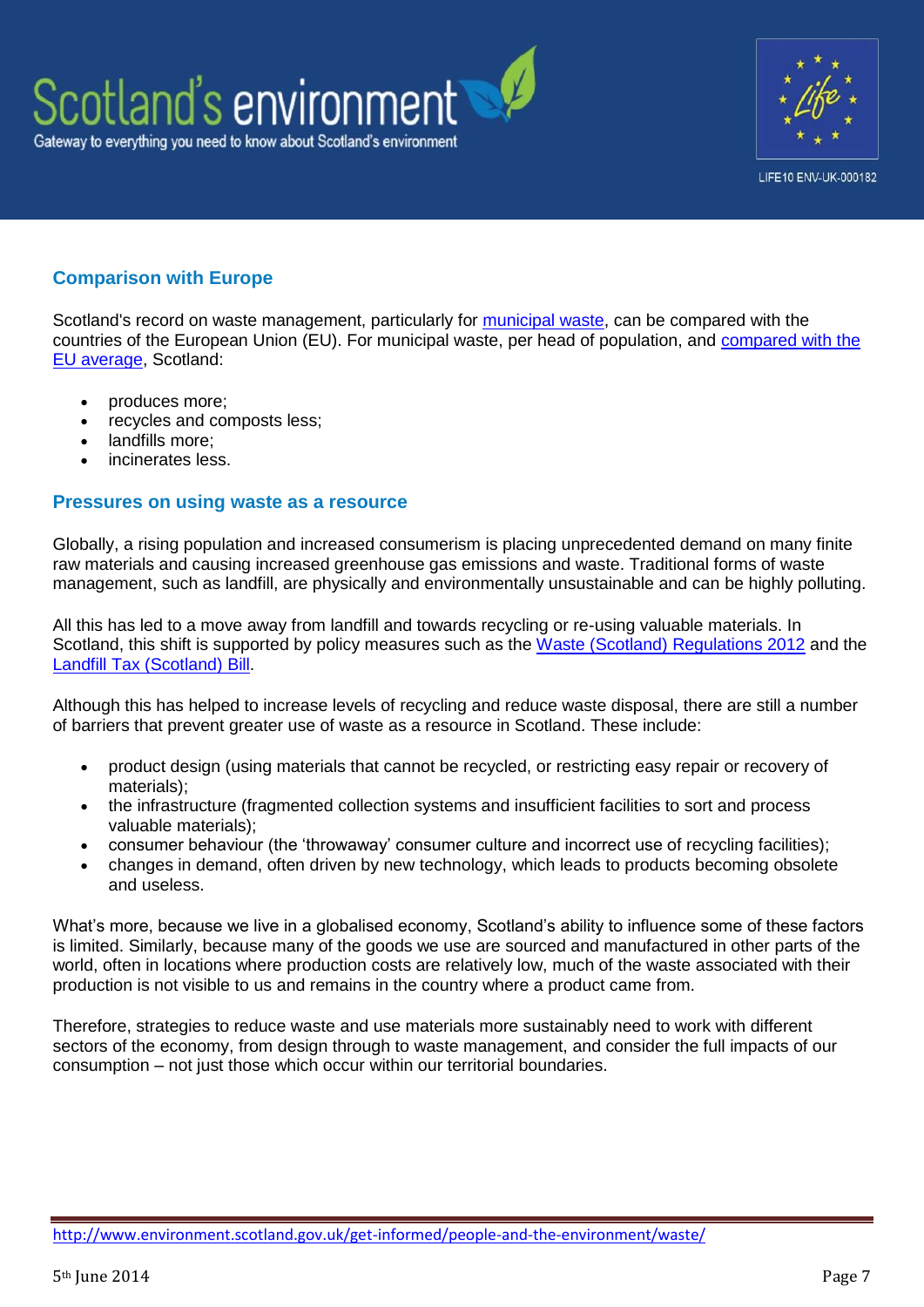



### **What is being done**

Scotland's aim is to become a zero waste society, managing materials better to benefit from protected resources and a safe and healthy environment, more jobs, and a stronger economy.

Ultimately, the aim is to eliminate waste from the economy by designing better products and business models and making it easier for people to repair, re-use and recycle goods when they have finished with them.

### **Policy and legislation**

#### **Waste management in the EU**

Since 1975, the EU has been introducing laws to help minimise the harmful effects of waste and encourage Europeans to conserve natural resources. This has driven waste-management legislation and practices in Scotland, the UK, and every other EU member state.

The [European Waste Framework Directive](http://ec.europa.eu/environment/waste/framework) came into force in December 2010. It focuses on waste prevention and on turning EU member states into societies that recycle waste.

Scotland's latest strategy for waste is set out in the [Zero Waste Plan,](http://www.scotland.gov.uk/Publications/2010/06/08092645/0) which was published by the Scottish Government in 2010. The Zero Waste Plan aims to reduce the amount of waste we produce and ensure that we recover as many valuable materials from it as possible. It sets long-term targets for recycling and composting 70% of all Scottish waste by 2025, and sending no more than 5% to landfill.

To support these aims, the [Waste \(Scotland\) Regulations](http://www.legislation.gov.uk/ssi/2012/148/introduction/made) were passed by the Scottish Parliament in 2012. These regulations include requirements to separate key recyclable materials, including food waste, that comes from homes and businesses. There will ultimately be a ban on biodegradable waste going to landfill by 2021.

These actions will:

- ensure more materials can be re-used or recycled;
- ensure that energy is recovered from materials that can't be re-used or recycled;
- limit the need to send waste to landfill;
- encourage investment in the infrastructure needed for increased recycling and recovery;
- improve public confidence in recycling and further encourage the culture of recycling across Scotland.

#### **Practical action to reduce waste**

The [Zero Waste Scotland](http://www.scotland.gov.uk/Publications/2010/06/08092645/0) programme has been created to put in place the actions set out in the Zero Waste Plan.